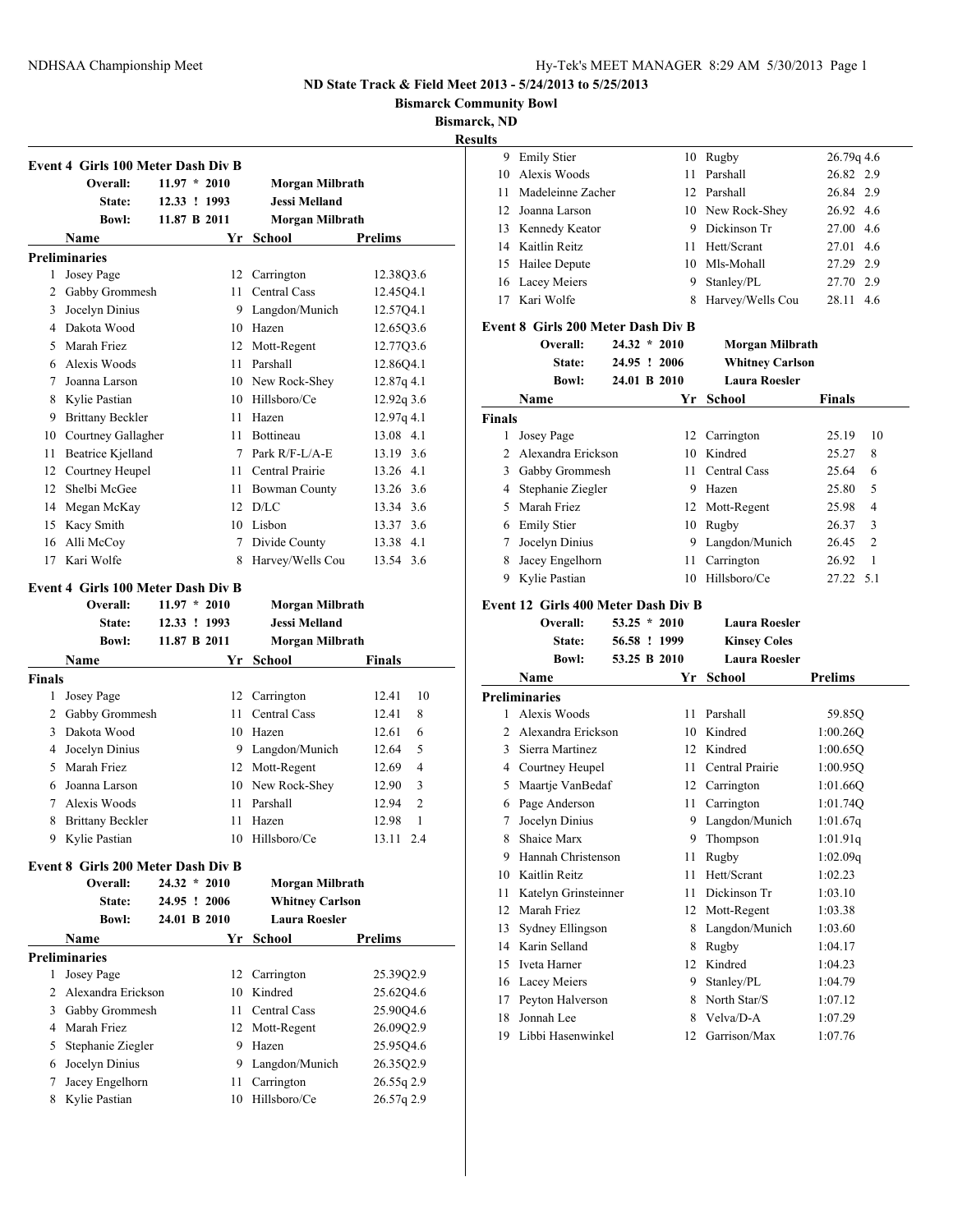**Bismarck Community Bowl**

**Bismarck, ND**

| <b>Results</b> |  |
|----------------|--|
|                |  |

|               | Overall:           | $53.25 * 2010$ | <b>Laura Roesler</b> |         |                |
|---------------|--------------------|----------------|----------------------|---------|----------------|
|               | State:             | 56.58 ! 1999   | <b>Kinsey Coles</b>  |         |                |
|               | <b>Bowl:</b>       | 53.25 B 2010   | <b>Laura Roesler</b> |         |                |
|               | Name               | Yr             | School               | Finals  |                |
| <b>Finals</b> |                    |                |                      |         |                |
|               | Alexis Woods       | 11             | Parshall             | 58.10   | 10             |
|               | Alexandra Erickson | 10.            | Kindred              | 58.58   | 8              |
| 3             | Sierra Martinez    |                | 12 Kindred           | 59.82   | 6              |
| 4             | Maartje VanBedaf   | 12             | Carrington           | 1:00.18 | 5              |
| 5             | Courtney Heupel    | 11             | Central Prairie      | 1:00.22 | $\overline{4}$ |
| 6             | Page Anderson      | 11.            | Carrington           | 1:00.29 | 3              |
|               | Jocelyn Dinius     | 9              | Langdon/Munich       | 1:00.63 | $\mathfrak{D}$ |
| 8             | Hannah Christenson | 11             | Rugby                | 1:01.03 | 1              |
| 9             | Shaice Marx        | 9              | Thompson             | 1:02.52 |                |

### **Event 16 Girls 800 Meter Run Div B**

|        | Overall:                | $2:10.78 * 2008$ |    | <b>Laura Roesler</b>    |         |                |
|--------|-------------------------|------------------|----|-------------------------|---------|----------------|
|        | State:                  | 2:13.46 ! 2005   |    | <b>Christine Bruins</b> |         |                |
|        | <b>Bowl:</b>            | 2:10.78 B 2008   |    | <b>Laura Roesler</b>    |         |                |
|        | Name                    |                  | Yr | School                  | Finals  |                |
| Finals |                         |                  |    |                         |         |                |
| 1      | Mikayla Forness         |                  | 12 | Shiloh Christian        | 2:19.60 | 10             |
| 2      | Katelyn Grinsteinner    |                  | 11 | Dickinson Tr            | 2:21.19 | 8              |
| 3      | Nicole Warren           |                  | 12 | Oakes                   | 2:23.77 | 6              |
| 4      | Asha Smith              |                  | 9  | <b>Watford City</b>     | 2:24.25 | 5              |
| 5      | Abigail Waloch          |                  | 9  | Southern McLean         | 2:24.87 | 4              |
| 6      | <b>Ashley Neumiller</b> |                  | 8  | Carrington              | 2:24.90 | 3              |
| 7      | <b>Brooke Shimek</b>    |                  | 12 | Thompson                | 2:26.05 | $\overline{2}$ |
| 8      | Courtney Heupel         |                  | 11 | Central Prairie         | 2:27.51 | 1              |
| 9      | Symbria Bell            |                  | 11 | New Town                | 2:28.70 |                |
| 10     | Emily Tyrrell           |                  | 10 | Richardton-Tay          | 2:30.20 |                |
| 11     | Tristin Lunde           |                  | 7  | Rugby                   | 2:31.33 |                |
| 12     | Katelynn Engh           |                  | 12 | <b>Benson County</b>    | 2:31.74 |                |
| 13     | Taylor Hestekin         |                  | 8  | Hett/Scrant             | 2:31.93 |                |
| 14     | <b>Brittany Fetsch</b>  |                  | 11 | Langdon/Munich          | 2:32.56 |                |
| 15     | Peyton Halverson        |                  | 8  | North Star/S            | 2:34.15 |                |
| 16     | Kiara Packineau         |                  | 10 | Parshall                | 2:35.17 |                |
| 17     | Hannah Alto             |                  | 11 | North Star/S            | 2:36.79 |                |
|        |                         |                  |    |                         |         |                |

### **Event 20 Girls 1600 Meter Run Div B**

|        | Overall:            | $4:44.44*1993$ | <b>Becki Wells</b>      |               |                |
|--------|---------------------|----------------|-------------------------|---------------|----------------|
|        | State:              | 4:56.96 ! 2005 | <b>Lindsay Anderson</b> |               |                |
|        | <b>Bowl:</b>        | 4:56.19 B 2001 | <b>Carly Emil</b>       |               |                |
|        | Name                | Yr.            | School                  | <b>Finals</b> |                |
| Finals |                     |                |                         |               |                |
|        | Asha Smith          | 9              | <b>Watford City</b>     | 5:20.32       | 10             |
| 2      | <b>Ashley Perez</b> | 9              | Nelson Count            | 5:22.36       | 8              |
| 3      | Katelynn Engh       |                | 12 Benson County        | 5:22.85       | 6              |
| 4      | Ashley Neumiller    | 8              | Carrington              | 5:23.92       | 5              |
| 5      | Abigail Waloch      | 9              | Southern McLean         | 5:24.25       | $\overline{4}$ |
| 6      | Emily Nelson        | 8              | Lisbon                  | 5:24.37       | 3              |
| 7      | Annika Rotvold      | 10             | Hillsboro/Ce            | 5:25.31       | $\overline{2}$ |
| 8      | Madison Gapp        | 8              | Langdon/Munich          | 5:26.26       |                |

| 9              | Peyton Frolek                       | 8      | Milnor/Wyn/Lid       | 5:26.60  |                |
|----------------|-------------------------------------|--------|----------------------|----------|----------------|
| 10             | Symbria Bell                        | $11 -$ | New Town             | 5:30.10  |                |
| 11             | Mikayla Forness                     |        | 12 Shiloh Christian  | 5:35.01  |                |
| 12             | Sasha Hovind                        |        | 12 Sargent County    | 5:35.67  |                |
| 13             | Kate Fox                            |        | 9 Southern McLean    | 5:35.85  |                |
| 14             | Averi Olson                         |        | 11 Thompson          | 5:36.56  |                |
| 15             | Tristin Lunde                       |        | 7 Rugby              | 5:36.75  |                |
| 16             | Emily Tyrrell                       |        | 10 Richardton-Tay    | 5:38.45  |                |
| 17             | Claire Brien                        |        | 11 Northern Lights   | 5:48.80  |                |
| 18             | Tess Hoherz                         |        | 10 Stanley/PL        | 5:48.96  |                |
| 19             | <b>Cassidy Peterson</b>             |        | 11 Velva/D-A         | 5:49.18  |                |
| 20             | Allison Ziebarth                    |        | 9 Williams County    | 6:02.25  |                |
| 21             | Abby Wilhelmi                       |        | 7 Beach              | 6:02.54  |                |
| 22             | Brooklyn Zink                       |        | 10 Hillsboro/Ce      | 6:02.93  |                |
| 23             | <b>Shannon Stockert</b>             | $11 -$ | Dickinson Tr         | 6:02.99  |                |
|                | Event 24 Girls 3200 Meter Run Div B |        |                      |          |                |
|                | Overall: 10:36.95 * 2004            |        | Krista Anderson      |          |                |
|                | <b>State:</b><br>10:36.95 ! 2004    |        | Krista Anderson      |          |                |
|                | 10:36.95 B 2004<br><b>Bowl:</b>     |        | Krista Anderson      |          |                |
|                | Name                                |        | Yr School            | Finals   |                |
| Finals         |                                     |        |                      |          |                |
| 1              | Asha Smith                          |        | 9 Watford City       | 11:37.31 | 10             |
| $\overline{c}$ | <b>Ashley Perez</b>                 |        | 9 Nelson Count       | 11:40.39 | 8              |
| 3              | Ashley Neumiller                    |        | 8 Carrington         | 11:52.78 | 6              |
| $\overline{4}$ | Sasha Hovind                        |        | 12 Sargent County    | 11:54.69 | 5              |
|                | 5 Madison Gapp                      |        | 8 Langdon/Munich     | 11:57.83 | $\overline{4}$ |
| 6              | Symbria Bell                        | 11     | New Town             | 11:58.21 | 3              |
| 7              | Kate Fox                            |        | 9 Southern McLean    | 12:04.10 | $\overline{2}$ |
| 8              | Claire Brien                        |        | 11 Northern Lights   | 12:04.58 | 1              |
| 9              | Cassidy Peterson                    |        | 11 Velva/D-A         | 12:13.14 |                |
| 10             | <b>Tess Scott</b>                   | 8      | Barnes Co North      | 12:18.09 |                |
| 11             | Katelynn Engh                       |        | 12 Benson County     | 12:21.31 |                |
| 12             | Averi Olson                         | 11     | Thompson             | 12:25.67 |                |
| 13             | Annika Rotvold                      |        | 10 Hillsboro/Ce      | 12:31.76 |                |
|                | 14 Cailee Peterson                  |        | 8 May-Port CG        | 12:35.31 |                |
| 15             | <b>Shannon Stockert</b>             | 11     | Dickinson Tr         | 12:43.47 |                |
| 16             | BillieJo Bearstail                  |        | 8 Shiloh Christian   | 12:44.72 |                |
| 17             | Kelli Pavlicek                      | 11     | Dickinson Tr         | 12:49.51 |                |
| 18             |                                     |        |                      |          |                |
|                | Samantha Wieland                    |        | 9 Barnes Co North    | 12:52.09 |                |
| 19             | Patience Albertson                  |        | 12 Surrey            | 13:02.05 |                |
| 20             | Lacey Feist                         | 8      | <b>Bowman County</b> | 13:16.30 |                |

#### **Event 26 Girls 100 Meter Hurdles Div B**

|   | Overall:         | $14.33 * 2005$ |    | <b>Whitney Carlson</b> |           |
|---|------------------|----------------|----|------------------------|-----------|
|   | State:           | 14.33 ! 2005   |    | <b>Whitney Carlson</b> |           |
|   | <b>Bowl:</b>     | 14.48 B 2004   |    | <b>Adriana Friezen</b> |           |
|   | Name             |                | Yr | School                 | Prelims   |
|   | Preliminaries    |                |    |                        |           |
|   | Dakota Wood      |                | 10 | Hazen                  | 15.1505.1 |
|   | 2 Natallie Jones |                |    | 12 Lisbon              | 15.1805.8 |
|   | Abby Honeyman    |                |    | 11 Mott-Regent         | 15.5102.0 |
| 4 | Aubrey Hovland   |                |    | 12 Rugby               | 15.8302.0 |
|   |                  |                |    |                        |           |

Miriah Forness 9 Shiloh Christian 14:06.77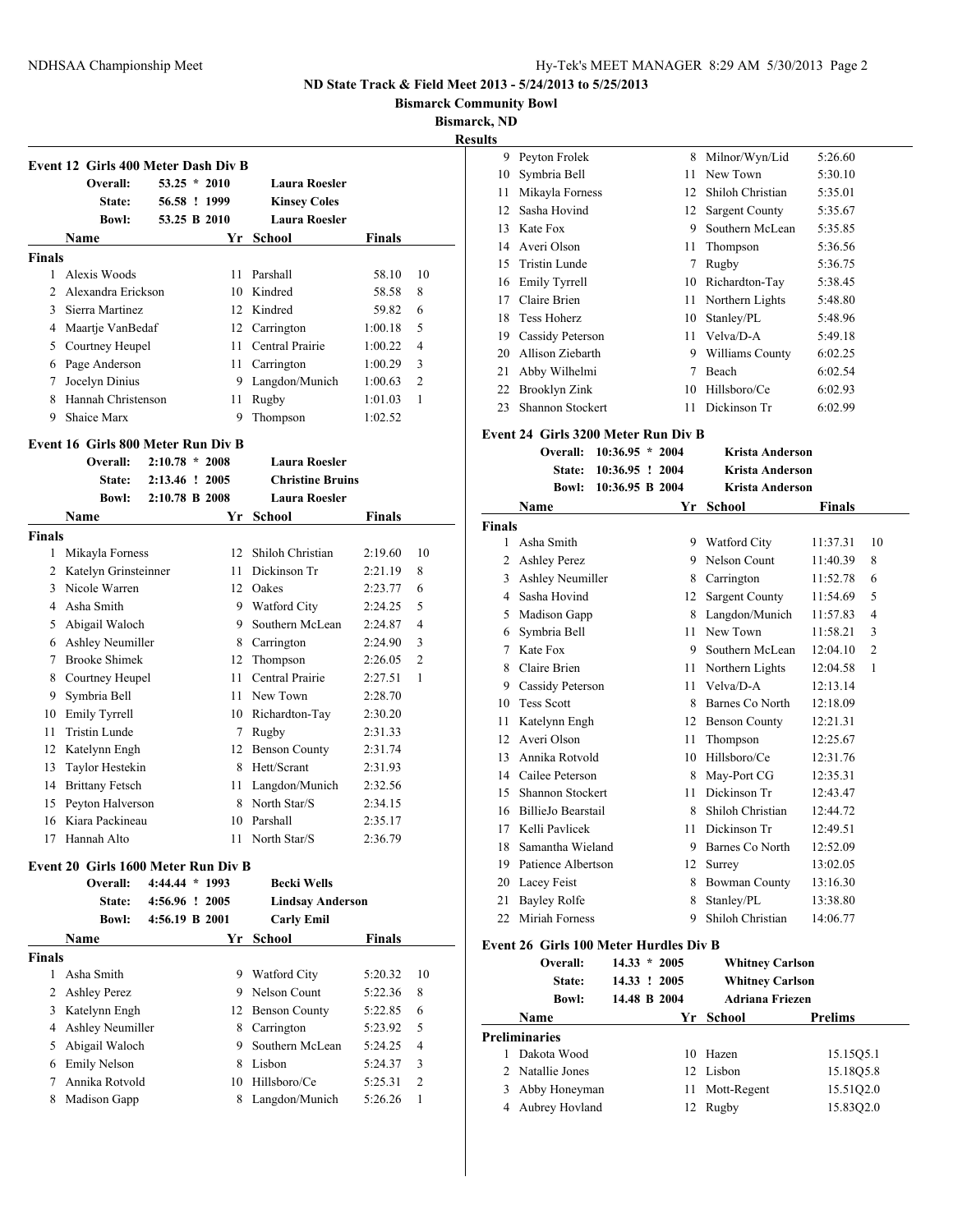**Bismarck Community Bowl**

**Bismarck, ND Res** 

| Yr School<br>Name | <b>Prelims</b> |
|-------------------|----------------|

| 5. | Vanessa Johnson     |     | 11 Northern Cass    | 16.18Q5.1  |  |
|----|---------------------|-----|---------------------|------------|--|
| 6  | Courtney Bubach     |     | 10 Strasburg        | 16.82Q5.8  |  |
| 7  | Jadin Carlson       |     | 10 Griggs Co Cent   | 16.72q 2.0 |  |
| 8  | Megan Goeser        |     | 12 Central Cass     | 16.87q 5.8 |  |
| 9  | Madison Hetletved   |     | 10 Langdon/Munich   | 16.94q 5.1 |  |
| 10 | Megan Brodehl       |     | 12 Surrey           | 17.04 5.1  |  |
| 11 | Kallie Kressin      |     | 10 Larimore         | 17.05 5.1  |  |
| 12 | Micaela Meyer       |     | 12 Grant Co/Flasher | 17.18 2.0  |  |
|    | 13 Lexi Zieske      |     | 12 Northern Cass    | 17.25 5.8  |  |
|    | 14 Kara Fike        |     | 11 Harvey/Wells Cou | 17.28 5.8  |  |
| 15 | Macy Smyle          | 11  | Bowman County       | 17.29 2.0  |  |
| 16 | <b>Haley Glasoe</b> | 11. | Divide County       | 17.49 5.1  |  |
| 17 | Allie Reishus       | 8   | Velva/D-A           | 17.81 2.0  |  |
| 18 | Haley Hodenfield    | 11  | Williams County     | 18.12 2.0  |  |
| 19 | Madison Wendel      | 11  | Carrington          | 19.58 5.8  |  |
|    |                     |     |                     |            |  |

## **Event 26 Girls 100 Meter Hurdles Div B**

|                | Overall:          | 14.33<br>$\star$ | 2005 | <b>Whitney Carlson</b> |               |                |
|----------------|-------------------|------------------|------|------------------------|---------------|----------------|
|                | State:            | 14.33 ! 2005     |      | <b>Whitney Carlson</b> |               |                |
|                | <b>Bowl:</b>      | 14.48 B 2004     |      | <b>Adriana Friezen</b> |               |                |
|                | Name              |                  | Yr   | School                 | <b>Finals</b> |                |
| <b>Finals</b>  |                   |                  |      |                        |               |                |
|                | Dakota Wood       |                  | 10   | Hazen                  | 14.91         | 10             |
| $\mathfrak{D}$ | Natallie Jones    |                  | 12   | Lisbon                 | 15.00         | 8              |
| 3              | Abby Honeyman     |                  | 11   | Mott-Regent            | 15.67         | 6              |
| 4              | Aubrey Hovland    |                  |      | 12 Rugby               | 15.91         | 5              |
| 5              | Madison Hetletved |                  |      | 10 Langdon/Munich      | 16.17         | 4              |
| 6              | Vanessa Johnson   |                  | 11   | Northern Cass          | 16.24         | 3              |
| 7              | Courtney Bubach   |                  | 10   | Strasburg              | 16.68         | $\overline{2}$ |
| 8              | Megan Goeser      |                  | 12   | Central Cass           | 16.98         | 1              |
| 9              | Jadin Carlson     |                  | 10   | Griggs Co Cent         | 17.04         | 1.5            |

### **Event 32 Girls 300 Meter Hurdles Div B**

|               | Overall:             | $42.26 * 2006$ |    | <b>Whitney Carlson</b> |         |
|---------------|----------------------|----------------|----|------------------------|---------|
|               | State:               | 42.26 ! 2006   |    | <b>Whitney Carlson</b> |         |
|               | <b>Bowl:</b>         | 42.26 B 2006   |    | <b>Whitney Carlson</b> |         |
|               | Name                 |                | Yr | School                 | Prelims |
|               | <b>Preliminaries</b> |                |    |                        |         |
| 1             | Natallie Jones       |                | 12 | Lisbon                 | 46.03Q  |
| $\mathcal{L}$ | Dakota Wood          |                | 10 | Hazen                  | 46.12Q  |
| 3             | Maartje VanBedaf     |                | 12 | Carrington             | 46.22Q  |
| 4             | Jadin Carlson        |                | 10 | Griggs Co Cent         | 46.66Q  |
| 5             | Sadie Rorich         |                | 11 | Kidder County/N        | 47.53Q  |
| 6             | Abby Honeyman        |                | 11 | Mott-Regent            | 48.36Q  |
| 7             | Shaice Marx          |                | 9  | Thompson               | 47.81q  |
| 8             | Kaylene Klein        |                | 9  | Hazen                  | 48.80q  |
| 9             | Courtney Bubach      |                | 10 | Strasburg              | 49.16q  |
| 10            | Megan Brodehl        |                | 12 | Surrey                 | 49.24   |
| 11            | Madison Hetletved    |                | 10 | Langdon/Munich         | 49.56   |
| 12            | <b>Haley Glasoe</b>  |                | 11 | Divide County          | 49.59   |
| 13            | <b>Emily Stier</b>   |                | 10 | Rugby                  | 49.99   |
| 14            | Megan Goeser         |                | 12 | Central Cass           | 50.36   |
| 15            | Alanna Sickler       |                | 9  | Dickinson Tr           | 50.65   |
|               |                      |                |    |                        |         |

| rck, ND<br>sults |                                                               |                |                     |                           |                |                |
|------------------|---------------------------------------------------------------|----------------|---------------------|---------------------------|----------------|----------------|
|                  | 16 Kara Fike                                                  |                |                     | 11 Harvey/Wells Cou       | 50.78          |                |
|                  | 17 McKayla Roll                                               |                |                     | 12 Mott-Regent            | 51.47          |                |
|                  | 18 Hailee Depute                                              |                |                     | 10 Mls-Mohall             | 51.56          |                |
|                  | 19 Anne Brien                                                 |                |                     | 9 Northern Lights         | 57.18          |                |
|                  |                                                               |                |                     |                           |                |                |
|                  | Event 32 Girls 300 Meter Hurdles Div B                        |                |                     |                           |                |                |
|                  | Overall:                                                      | $42.26 * 2006$ |                     | <b>Whitney Carlson</b>    |                |                |
|                  | State:                                                        | 42.26 ! 2006   |                     | <b>Whitney Carlson</b>    |                |                |
|                  | <b>Bowl:</b>                                                  | 42.26 B 2006   |                     | <b>Whitney Carlson</b>    |                |                |
|                  | Name                                                          |                |                     | Yr School                 | <b>Finals</b>  |                |
| <b>Finals</b>    |                                                               |                |                     |                           |                |                |
| 1                | Dakota Wood                                                   |                |                     | 10 Hazen                  | 44.30          | 10             |
|                  | 2 Natallie Jones                                              |                |                     | 12 Lisbon                 | 45.47          | 8              |
|                  | 3 Maartje VanBedaf                                            |                |                     | 12 Carrington             | 46.46          | 6              |
|                  | 4 Shaice Marx                                                 |                |                     | 9 Thompson                | 46.85          | 5              |
|                  | 5 Jadin Carlson                                               |                |                     | 10 Griggs Co Cent         | 47.06          | 4              |
|                  | 6 Abby Honeyman                                               |                | 11 -                | Mott-Regent               | 47.12          | 3              |
|                  | 7 Kaylene Klein                                               |                |                     | 9 Hazen                   | 47.32          | $\overline{2}$ |
|                  | 8 Sadie Rorich                                                |                | 11                  | Kidder County/N           | 48.28          | 1              |
|                  | 9 Courtney Bubach                                             |                | 10                  | Strasburg                 | 48.47          |                |
|                  | Event 36 Girls 4x100 Meter Relay Div B                        |                |                     |                           |                |                |
|                  | Overall:                                                      |                | $48.76 * 5/28/2010$ | <b>Bismarck</b>           |                |                |
|                  | D Churchill, C Faller, J Puhalla, B Solemsaas                 |                |                     |                           |                |                |
|                  |                                                               |                |                     |                           |                |                |
|                  | State:                                                        |                |                     |                           |                |                |
|                  |                                                               | 50.01 ! 2004   |                     | Carrington                |                |                |
|                  | A. Friezen, K. Kurtz, A. Friezen, N. Thompson<br><b>Bowl:</b> | 48.76 B 2010   |                     |                           |                |                |
|                  |                                                               |                |                     |                           |                |                |
|                  | K Friedt, A Bennes, T Moser, B Reiner                         |                |                     |                           |                |                |
|                  | Team                                                          |                |                     | Relay                     | <b>Prelims</b> |                |
|                  | <b>Preliminaries</b>                                          |                |                     | A                         |                |                |
|                  | 1 Carrington                                                  |                |                     |                           | 51.14Q         |                |
|                  | 1) Jacey Engelhorn 11                                         |                |                     | 2) Madison Wendel 11      |                |                |
|                  | 3) Hannah Lipetzky 12<br>2 Hazen                              |                |                     | 4) Josey Page 12<br>А     | 51.62Q         |                |
|                  | 1) Dakota Wood 10                                             |                |                     | 2) Brittany Beckler 11    |                |                |
|                  | 3) Krista Slaubaugh 9                                         |                |                     | 4) Stephanie Ziegler 9    |                |                |
|                  | 3 Lisbon                                                      |                |                     | А                         | 52.18Q         |                |
|                  | 1) Kaelie Kruger 10                                           |                |                     | 2) Kacy Smith 10          |                |                |
|                  | 3) Sara Lien 12                                               |                |                     | 4) Natallie Jones 12      |                |                |
|                  | 4 Kidder County/N                                             |                |                     | А                         | 52.33Q         |                |
|                  | 1) Ladora Schmidt 8                                           |                |                     | 2) Erica Kahl 12          |                |                |
|                  | 3) Abby Randall 9                                             |                |                     | 4) Sadie Rorich 11        |                |                |
|                  | 5 Dickinson Trinity                                           |                |                     | А                         | 52.65Q         |                |
|                  | 1) Maddie Hanson 10                                           |                |                     | 2) McKenzie Kostelecky 12 |                |                |
|                  | 3) Selina Kudrna 10                                           |                |                     | 4) Kennedy Keator 9       |                |                |
|                  | 6 Central Cass                                                |                |                     | А                         | 52.73Q         |                |
|                  | 1) Sydney Grommesh 9                                          |                |                     | 2) Megan Goeser 12        |                |                |
|                  | 3) Rachel Wieland 12                                          |                |                     | 4) Gabby Grommesh 11      |                |                |
| 7                | <b>Bowman County</b>                                          |                |                     | А                         | 52.54q         |                |
|                  | 1) Ashlee Edwards 10                                          |                |                     | 2) Kendra Swanson 10      |                |                |
|                  | 3) Brittany Hansey 11<br>8 Northern Cass                      |                |                     | 4) Shelbi McGee 11<br>A   | 52.67q         |                |

1) Bailey Maddocks 12 2) Chelsey King 12<br>3) Vanessa Johnson 11 4) Cheyenne Hanson 4) Cheyenne Hanson 10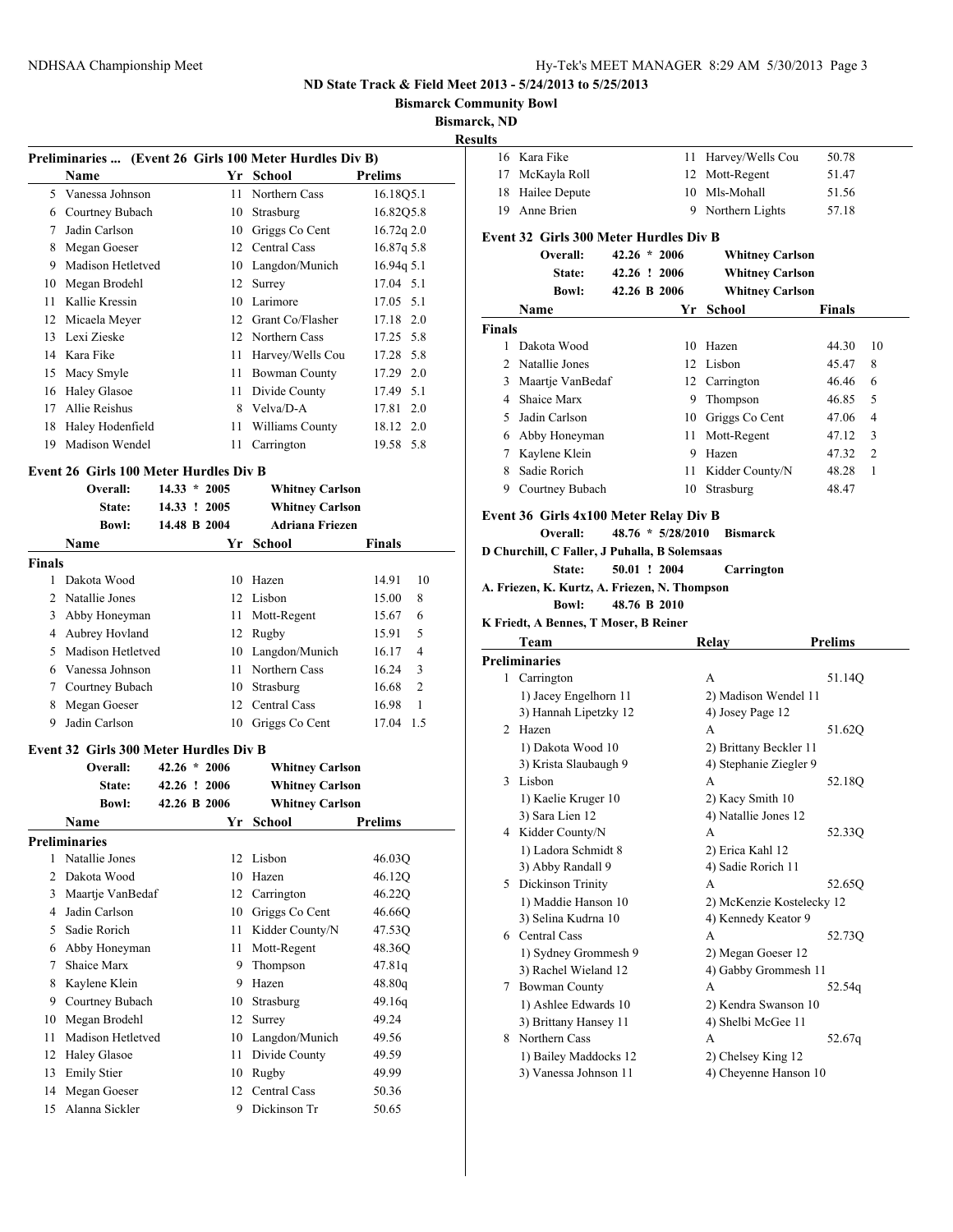**Bismarck Community Bowl**

**Bismarck, ND**

|               | Preliminaries  (Event 36 Girls 4x100 Meter Relay Div B) |                                            |                          | 2 Hazen                                | A                         | 8<br>51.08                                               |
|---------------|---------------------------------------------------------|--------------------------------------------|--------------------------|----------------------------------------|---------------------------|----------------------------------------------------------|
|               | Team                                                    | Relay                                      | <b>Prelims</b>           | 1) Kaylene Klein 9                     | 2) Brittany Beckler 11    |                                                          |
|               | 9 Kindred                                               | A                                          | 52.91q                   | 3) Krista Slaubaugh 9                  | 4) Stephanie Ziegler 9    |                                                          |
|               | 1) Madi Erickson 8                                      | 2) Iveta Harner 12                         |                          | 3 Lisbon                               | A                         | 51.20<br>-6                                              |
|               | 3) Kellie Schmit 12                                     | 4) Sierra Martinez 12                      |                          | 1) Kaelie Kruger 10                    | 2) Kacy Smith 10          |                                                          |
|               | 10 New Salem Almont                                     | A                                          | 53.29                    | 3) Sara Lien 12                        | 4) Natallie Jones 12      |                                                          |
|               | 1) Alexa Henke 11                                       | 2) Mariah Fitterer 9                       |                          | 4 Dickinson Trinity                    | A                         | 51.38 5                                                  |
|               | 3) Karlie Schroeder 11                                  | 4) Mikaela Forster 12                      |                          | 1) Maddie Hanson 10                    | 2) McKenzie Kostelecky 12 |                                                          |
|               | 11 Bottineau                                            | A                                          | 53.35                    | 3) Selina Kudrna 10                    | 4) Kennedy Keator 9       |                                                          |
|               | 1) Megan Fix 9                                          |                                            | 2) Courtney Gallagher 11 | 5 Bowman County                        | A                         | 51.79 4                                                  |
|               | 3) Maria Diepolder 10                                   | 4) Bailey Neubauer 11                      |                          | 1) Kendra Swanson 10                   | 2) Justyce Duffield 10    |                                                          |
|               | 12 Des Lacs-Burl/L&C                                    | A                                          | 53.55                    | 3) Brittany Hansey 11                  | 4) Shelbi McGee 11        |                                                          |
|               | 1) Shayna Niess 10                                      | 2) Miky Hynson 11                          |                          | 6 Kidder County/N                      | A                         | 51.95 3                                                  |
|               | 3) Shanta Zietz 12                                      | 4) Megan McKay 12                          |                          | 1) Ladora Schmidt 8                    | 2) Erica Kahl 12          |                                                          |
|               | 13 Watford City                                         | A                                          | 53.63                    | 3) Abby Randall 9                      | 4) Sadie Rorich 11        |                                                          |
|               | 1) Kara Langerud 10                                     | 2) Mikka Haugeberg 7                       |                          | 7 Central Cass                         | A                         | 52.21 2                                                  |
|               | 3) Bridget Allex 8                                      | 4) Ricki Lindley 9                         |                          | 1) Sydney Grommesh 9                   | 2) Megan Goeser 12        |                                                          |
|               | 14 Rugby                                                | А                                          | 53.72                    | 3) Rachel Wieland 12                   | 4) Gabby Grommesh 11      |                                                          |
|               | 1) Kaitlyn Jones 8                                      | 2) Aubrey Hovland 12                       |                          | 8 Northern Cass                        | A                         | 52.52 1                                                  |
|               | 3) Shanaya Fred 11                                      | 4) Emily Stier 10                          |                          | 1) Bailey Maddocks 12                  | 2) Chelsey King 12        |                                                          |
|               | 15 Park River/F-L/A-E                                   | A                                          | 54.12                    | 3) Vanessa Johnson 11                  | 4) Cheyenne Hanson 10     |                                                          |
|               | 1) Sadie Vold 12                                        | 2) Elaina Swartz 7                         |                          | 9 Kindred                              | A                         | 52.99                                                    |
|               | 3) Anne Welch 8                                         | 4) Beatrice Kjelland 7                     |                          | 1) Iveta Harner 12                     | 2) Kyra Braaten 8         |                                                          |
|               | 16 Killdeer                                             | A                                          | 54.15                    | 3) Madi Erickson 8                     | 4) Victoria Braaten 7     |                                                          |
|               |                                                         |                                            |                          |                                        |                           |                                                          |
|               |                                                         |                                            |                          |                                        |                           |                                                          |
|               | 1) Kallisha Keller 10<br>3) Rylee Clarke 9              | 2) Angel Calkins 10<br>4) Kasey Houghton 9 |                          | Event 40 Girls 4x200 Meter Relay Div B |                           |                                                          |
|               | 17 Surrey                                               | A                                          | 54.34                    | Overall:<br>$1:43.41 * 2006$           | Milnor/Wynd/Lidg          |                                                          |
|               | 1) Sydney Okeson 9                                      | 2) Megan Brodehl 12                        |                          | C Boyer, J Ellefson, T Mauch, K Stark  |                           |                                                          |
|               | 3) McKayla Thompson 10                                  | 4) Jayden Okeson 7                         |                          | State:<br>1:43.41 ! 2006               | Milnor/Wynd/Lidg          |                                                          |
|               | 18 Langdon/Munich                                       | А                                          | 54.61                    | C Boyer, J Ellefson, T Mauch, K Stark  |                           |                                                          |
|               | 1) Madison Hetletved 10                                 | 2) Courtnie Cook 9                         |                          | <b>Bowl:</b><br>1:43.41 B 2006         |                           |                                                          |
|               | 3) Madison Hart 8                                       |                                            |                          | Mauch, Boyer, Stark, Ellefson          |                           |                                                          |
|               | 19 Pembina County North                                 | 4) Abbey Braaten 12<br>A                   | 54.65                    | Team                                   | Relay                     | <b>Prelims</b>                                           |
|               |                                                         | 2) Julia Hartz 11                          |                          | <b>Preliminaries</b>                   |                           |                                                          |
|               | 1) Lisa Cosley 11                                       | 4) Alexis Heidler 7                        |                          | 1 Carrington                           | A                         |                                                          |
|               | 3) Ari Berg 11                                          | A                                          | 55.02                    | 1) Jacey Engelhorn 11                  | 2) Hannah Lipetzky 12     |                                                          |
|               | 20 Mott-Regent                                          |                                            |                          | 3) Page Anderson 11                    | 4) Josey Page 12          |                                                          |
|               | 1) McKayla Roll 12                                      | 2) Abby Honeyman 11<br>4) Marah Friez 12   |                          | 2 Kindred                              | A                         |                                                          |
|               | 3) MaLynn Kautzman 8<br>21 Velva/Drake-Anamoose         | A                                          | 55.54                    | 1) Alexandra Erickson 10               | 2) Kellie Schmit 12       |                                                          |
|               |                                                         |                                            |                          | 3) Sierra Martinez 12                  | 4) Iveta Harner 12        | 1:46.28Q                                                 |
|               | 1) Georgie Dietz 12                                     | 2) Sadie Thomas 11                         |                          | 3 Hazen                                | A                         |                                                          |
|               | 3) Cheyenne Anderson 10                                 | 4) Sadie Hackman 10                        |                          | 1) Dakota Wood 10                      | 2) Brittany Beckler 11    |                                                          |
|               | Event 36 Girls 4x100 Meter Relay Div B                  |                                            |                          | 3) Kaylene Klein 9                     | 4) Stephanie Ziegler 9    |                                                          |
|               | Overall:                                                | 48.76 * 5/28/2010 Bismarck                 |                          | 4 Dickinson Trinity                    | A                         |                                                          |
|               | D Churchill, C Faller, J Puhalla, B Solemsaas           |                                            |                          | 1) Maddie Hanson 10                    | 2) McKenzie Kostelecky 12 |                                                          |
|               | 50.01 ! 2004<br>State:                                  | Carrington                                 |                          | 3) Selina Kudrna 10                    | 4) Kennedy Keator 9       |                                                          |
|               | A. Friezen, K. Kurtz, A. Friezen, N. Thompson           |                                            |                          | 5 Lisbon                               | A                         |                                                          |
|               | <b>Bowl:</b><br>48.76 B 2010                            |                                            |                          | 1) Kaelie Kruger 10                    | 2) Kacy Smith 10          |                                                          |
|               | K Friedt, A Bennes, T Moser, B Reiner                   |                                            |                          | 3) Payton Ercink 9                     | 4) Natallie Jones 12      |                                                          |
|               | Team                                                    | Relay                                      | <b>Finals</b>            | 6 Northern Cass                        | A                         |                                                          |
|               |                                                         |                                            |                          | 1) Bailey Maddocks 12                  | 2) Chelsey King 12        |                                                          |
| <b>Finals</b> |                                                         |                                            |                          | 3) Jennifer Goss 12                    | 4) Cheyenne Hanson 10     | 1:46.98Q<br>1:49.16Q<br>1:49.85Q<br>1:50.88Q<br>1:53.83Q |
|               | 1 Carrington                                            | A                                          | 50.77<br>10              | 7 Mott-Regent                          | A                         | 1:51.00q                                                 |
|               | 1) Jacey Engelhorn 11<br>3) Hannah Lipetzky 12          | 2) Madison Wendel 11<br>4) Josey Page 12   |                          | 1) McKayla Roll 12                     | 2) Abby Honeyman 11       |                                                          |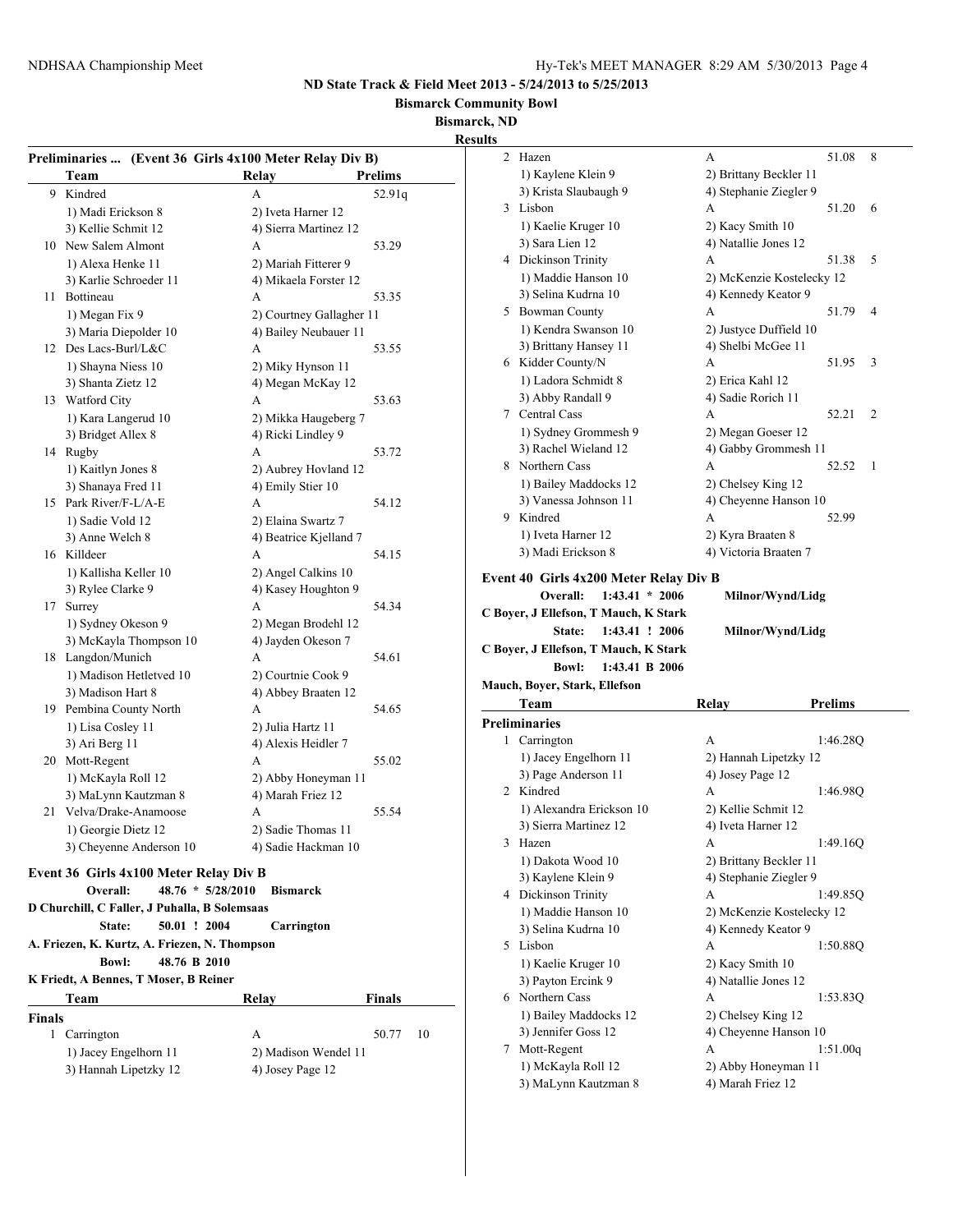**Bismarck Community Bowl**

**Bismarck, ND**

**Results**

|                         |                                                                                                                                                                                                                                                                                                                                                                                                                                                                                                                                       | 1:51.75q                                                                                                                                                                                                                                                                                                                                                                                                                                                                                                 |  |
|-------------------------|---------------------------------------------------------------------------------------------------------------------------------------------------------------------------------------------------------------------------------------------------------------------------------------------------------------------------------------------------------------------------------------------------------------------------------------------------------------------------------------------------------------------------------------|----------------------------------------------------------------------------------------------------------------------------------------------------------------------------------------------------------------------------------------------------------------------------------------------------------------------------------------------------------------------------------------------------------------------------------------------------------------------------------------------------------|--|
|                         |                                                                                                                                                                                                                                                                                                                                                                                                                                                                                                                                       |                                                                                                                                                                                                                                                                                                                                                                                                                                                                                                          |  |
|                         |                                                                                                                                                                                                                                                                                                                                                                                                                                                                                                                                       |                                                                                                                                                                                                                                                                                                                                                                                                                                                                                                          |  |
|                         |                                                                                                                                                                                                                                                                                                                                                                                                                                                                                                                                       | 1:51.78q                                                                                                                                                                                                                                                                                                                                                                                                                                                                                                 |  |
|                         |                                                                                                                                                                                                                                                                                                                                                                                                                                                                                                                                       |                                                                                                                                                                                                                                                                                                                                                                                                                                                                                                          |  |
|                         |                                                                                                                                                                                                                                                                                                                                                                                                                                                                                                                                       |                                                                                                                                                                                                                                                                                                                                                                                                                                                                                                          |  |
|                         |                                                                                                                                                                                                                                                                                                                                                                                                                                                                                                                                       | 1:54.04                                                                                                                                                                                                                                                                                                                                                                                                                                                                                                  |  |
|                         |                                                                                                                                                                                                                                                                                                                                                                                                                                                                                                                                       |                                                                                                                                                                                                                                                                                                                                                                                                                                                                                                          |  |
|                         |                                                                                                                                                                                                                                                                                                                                                                                                                                                                                                                                       |                                                                                                                                                                                                                                                                                                                                                                                                                                                                                                          |  |
|                         |                                                                                                                                                                                                                                                                                                                                                                                                                                                                                                                                       | 1:54.14                                                                                                                                                                                                                                                                                                                                                                                                                                                                                                  |  |
|                         |                                                                                                                                                                                                                                                                                                                                                                                                                                                                                                                                       |                                                                                                                                                                                                                                                                                                                                                                                                                                                                                                          |  |
|                         |                                                                                                                                                                                                                                                                                                                                                                                                                                                                                                                                       |                                                                                                                                                                                                                                                                                                                                                                                                                                                                                                          |  |
|                         | A                                                                                                                                                                                                                                                                                                                                                                                                                                                                                                                                     | 1:54.24                                                                                                                                                                                                                                                                                                                                                                                                                                                                                                  |  |
| 1) Shayna Niess 10      |                                                                                                                                                                                                                                                                                                                                                                                                                                                                                                                                       |                                                                                                                                                                                                                                                                                                                                                                                                                                                                                                          |  |
| 3) Shanta Zietz 12      |                                                                                                                                                                                                                                                                                                                                                                                                                                                                                                                                       |                                                                                                                                                                                                                                                                                                                                                                                                                                                                                                          |  |
| 13                      | A                                                                                                                                                                                                                                                                                                                                                                                                                                                                                                                                     | 1:54.69                                                                                                                                                                                                                                                                                                                                                                                                                                                                                                  |  |
| 1) Caitlyn Berg 12      | 2) Chailee Berg 10                                                                                                                                                                                                                                                                                                                                                                                                                                                                                                                    |                                                                                                                                                                                                                                                                                                                                                                                                                                                                                                          |  |
|                         | 4) Mariah Sellon 9                                                                                                                                                                                                                                                                                                                                                                                                                                                                                                                    |                                                                                                                                                                                                                                                                                                                                                                                                                                                                                                          |  |
| Rugby                   | A                                                                                                                                                                                                                                                                                                                                                                                                                                                                                                                                     | 1:55.46                                                                                                                                                                                                                                                                                                                                                                                                                                                                                                  |  |
| 1) Sara Stier 7         | 2) Breanna Thompson 8                                                                                                                                                                                                                                                                                                                                                                                                                                                                                                                 |                                                                                                                                                                                                                                                                                                                                                                                                                                                                                                          |  |
| 3) Kassi Jorgenson 10   | 4) Emily Stier 10                                                                                                                                                                                                                                                                                                                                                                                                                                                                                                                     |                                                                                                                                                                                                                                                                                                                                                                                                                                                                                                          |  |
| Langdon/Munich          | A                                                                                                                                                                                                                                                                                                                                                                                                                                                                                                                                     | 1:56.22                                                                                                                                                                                                                                                                                                                                                                                                                                                                                                  |  |
| 1) Madison Hetletved 10 | 2) Courtnie Cook 9                                                                                                                                                                                                                                                                                                                                                                                                                                                                                                                    |                                                                                                                                                                                                                                                                                                                                                                                                                                                                                                          |  |
| 3) Madison Hart 8       | 4) Abbey Braaten 12                                                                                                                                                                                                                                                                                                                                                                                                                                                                                                                   |                                                                                                                                                                                                                                                                                                                                                                                                                                                                                                          |  |
| 16 Pembina County North | A                                                                                                                                                                                                                                                                                                                                                                                                                                                                                                                                     | 1:56.31                                                                                                                                                                                                                                                                                                                                                                                                                                                                                                  |  |
| 1) Lisa Cosley 11       | 2) Alexis Heidler 7                                                                                                                                                                                                                                                                                                                                                                                                                                                                                                                   |                                                                                                                                                                                                                                                                                                                                                                                                                                                                                                          |  |
| 3) Taylor Laidlaw 10    | 4) Julia Hartz 11                                                                                                                                                                                                                                                                                                                                                                                                                                                                                                                     |                                                                                                                                                                                                                                                                                                                                                                                                                                                                                                          |  |
| Park River/F-L/A-E      | A                                                                                                                                                                                                                                                                                                                                                                                                                                                                                                                                     | 1:56.43                                                                                                                                                                                                                                                                                                                                                                                                                                                                                                  |  |
| 1) Claire Welch 10      | 2) Elaina Swartz 7                                                                                                                                                                                                                                                                                                                                                                                                                                                                                                                    |                                                                                                                                                                                                                                                                                                                                                                                                                                                                                                          |  |
| 3) Anne Welch 8         | 4) Beatrice Kjelland 7                                                                                                                                                                                                                                                                                                                                                                                                                                                                                                                |                                                                                                                                                                                                                                                                                                                                                                                                                                                                                                          |  |
| Harvey/Wells County     | A                                                                                                                                                                                                                                                                                                                                                                                                                                                                                                                                     | 1:56.70                                                                                                                                                                                                                                                                                                                                                                                                                                                                                                  |  |
|                         |                                                                                                                                                                                                                                                                                                                                                                                                                                                                                                                                       |                                                                                                                                                                                                                                                                                                                                                                                                                                                                                                          |  |
| 3) Diana Lloyd 8        | 4) Kara Fike 11                                                                                                                                                                                                                                                                                                                                                                                                                                                                                                                       |                                                                                                                                                                                                                                                                                                                                                                                                                                                                                                          |  |
| Killdeer                | A                                                                                                                                                                                                                                                                                                                                                                                                                                                                                                                                     | 1:56.89                                                                                                                                                                                                                                                                                                                                                                                                                                                                                                  |  |
|                         |                                                                                                                                                                                                                                                                                                                                                                                                                                                                                                                                       |                                                                                                                                                                                                                                                                                                                                                                                                                                                                                                          |  |
|                         |                                                                                                                                                                                                                                                                                                                                                                                                                                                                                                                                       |                                                                                                                                                                                                                                                                                                                                                                                                                                                                                                          |  |
|                         | A                                                                                                                                                                                                                                                                                                                                                                                                                                                                                                                                     | 1:57.80                                                                                                                                                                                                                                                                                                                                                                                                                                                                                                  |  |
|                         |                                                                                                                                                                                                                                                                                                                                                                                                                                                                                                                                       |                                                                                                                                                                                                                                                                                                                                                                                                                                                                                                          |  |
|                         |                                                                                                                                                                                                                                                                                                                                                                                                                                                                                                                                       |                                                                                                                                                                                                                                                                                                                                                                                                                                                                                                          |  |
|                         |                                                                                                                                                                                                                                                                                                                                                                                                                                                                                                                                       | 1:58.00                                                                                                                                                                                                                                                                                                                                                                                                                                                                                                  |  |
|                         |                                                                                                                                                                                                                                                                                                                                                                                                                                                                                                                                       |                                                                                                                                                                                                                                                                                                                                                                                                                                                                                                          |  |
|                         |                                                                                                                                                                                                                                                                                                                                                                                                                                                                                                                                       |                                                                                                                                                                                                                                                                                                                                                                                                                                                                                                          |  |
|                         |                                                                                                                                                                                                                                                                                                                                                                                                                                                                                                                                       |                                                                                                                                                                                                                                                                                                                                                                                                                                                                                                          |  |
|                         | Team<br>Parshall<br>1) Michelle Risan 10<br>3) Rayessa Odermann 12<br><b>Bowman County</b><br>1) Kendra Swanson 10<br>3) Brittany Hansey 11<br>10 Central Cass<br>1) Sydney Grommesh 9<br>3) Taylor Heisler 10<br>Thompson<br>1) Lindsey Hegg 9<br>3) Megan Bohlman 9<br>Des Lacs-Burl/L&C<br>Central McLean<br>3) Madison Holm 9<br>1) Kari Wolfe 8<br>1) Kallisha Keller 10<br>3) Rylee Clarke 9<br>New Rockford-Sheyenne<br>1) Lexie Weber 11<br>3) Sierra Wetzel 10<br>Watford City<br>1) Mikka Haugeberg 7<br>3) Avery Sundeen 7 | Preliminaries  (Event 40 Girls 4x200 Meter Relay Div B)<br>Relay<br><b>Prelims</b><br>A<br>2) Madeleinne Zacher 12<br>4) Alexis Woods 11<br>А<br>2) Justyce Duffield 10<br>4) Shelbi McGee 11<br>A<br>2) Lily Pyle 7<br>4) Gabby Grommesh 11<br>A<br>2) Brooke Shimek 12<br>4) Shaice Marx 9<br>2) Miky Hynson 11<br>4) Megan McKay 12<br>2) Alyssa Bruer 12<br>2) Angel Calkins 10<br>4) Kasey Houghton 9<br>2) Kortney Roscoe 12<br>4) Joanna Larson 10<br>A<br>2) Uranna Bascom 12<br>4) Lea Arndt 10 |  |

| sunts                                       |                           |    |
|---------------------------------------------|---------------------------|----|
| Event 40 Girls 4x200 Meter Relay Div B      |                           |    |
| $1:43.41 * 2006$<br>Overall:                | Milnor/Wynd/Lidg          |    |
| C Boyer, J Ellefson, T Mauch, K Stark       |                           |    |
| State:<br>1:43.41 ! 2006                    | Milnor/Wynd/Lidg          |    |
| C Boyer, J Ellefson, T Mauch, K Stark       |                           |    |
| <b>Bowl:</b><br>1:43.41 B 2006              |                           |    |
|                                             |                           |    |
| Mauch, Boyer, Stark, Ellefson               |                           |    |
| Team                                        | Relay<br>Finals           |    |
| <b>Finals</b>                               |                           |    |
| 1<br>Kindred                                | 1:44.91<br>А              | 10 |
| 1) Iveta Harner 12                          | 2) Sierra Martinez 12     |    |
| 3) Kellie Schmit 12                         | 4) Alexandra Erickson 10  |    |
| 2 Carrington                                | A<br>1:46.02              | 8  |
| 1) Jacey Engelhorn 11                       | 2) Page Anderson 11       |    |
| 3) Hannah Lipetzky 12                       | 4) Josey Page 12          |    |
| 3 Hazen                                     | 1:46.90<br>А              | 6  |
| 1) Kaylene Klein 9                          | 2) Brittany Beckler 11    |    |
| 3) Krista Slaubaugh 9                       | 4) Stephanie Ziegler 9    |    |
| 4 Dickinson Trinity                         | А<br>1:47.89              | 5  |
| 1) Maddie Hanson 10                         | 2) McKenzie Kostelecky 12 |    |
| 3) Selina Kudrna 10                         | 4) Kennedy Keator 9       |    |
| 5 Lisbon                                    | A<br>1:48.32              | 4  |
| 1) Kaelie Kruger 10                         | 2) Kacy Smith 10          |    |
| 3) Sara Lien 12                             | 4) Natallie Jones 12      |    |
| 6 Bowman County                             | A<br>1:48.93              | 3  |
| 1) Ashlee Edwards 10                        | 2) Justyce Duffield 10    |    |
| 3) Brittany Hansey 11                       | 4) Shelbi McGee 11        |    |
| 7 Mott-Regent                               | A<br>1:50.03              | 2  |
| 1) McKayla Roll 12                          | 2) Abby Honeyman 11       |    |
| 3) Alyssa Olin 11                           | 4) Marah Friez 12         |    |
| 8 Parshall                                  | A<br>1:50.73              | 1  |
| 1) Michelle Risan 10                        | 2) Madeleinne Zacher 12   |    |
| 3) Rayessa Odermann 12                      | 4) Alexis Woods 11        |    |
| 9 Northern Cass                             | 1:52.41<br>А              |    |
| 1) Bailey Maddocks 12                       | 2) Chelsey King 12        |    |
| 3) Jennifer Goss 12                         | 4) Cheyenne Hanson 10     |    |
|                                             |                           |    |
| Event 44 Girls 4x400 Meter Relay Div B      |                           |    |
| Overall:<br>$4:00.08 * 2003$                |                           |    |
| M Luther, K Streyle, A Taylor, A Streyle    |                           |    |
| $4:02.50$ ! 2002<br><b>State:</b>           |                           |    |
| J. Aljets, W. Carlson, S. Klein, A. Friezen |                           |    |
| <b>Bowl:</b><br>3:59.05 B 2009              |                           |    |
| Lynch, Herauf, Beaudoin, Messer             |                           |    |
| Team                                        | <b>Finals</b><br>Relay    |    |
| Finals                                      |                           |    |
| 1 Kindred                                   | А<br>4:02.57              | 10 |
| 1) Iveta Harner 12                          | 2) Kellie Schmit 12       |    |
| 3) Sierra Martinez 12                       | 4) Alexandra Erickson 10  |    |
| 2 Hazen                                     | 4:08.12<br>А              | 8  |

| 1) Dakota Wood 10 | 2) Kaylene Klein 9 |
|-------------------|--------------------|
|                   |                    |

3) Brittany Beckler 11 4) Stephanie Ziegler 9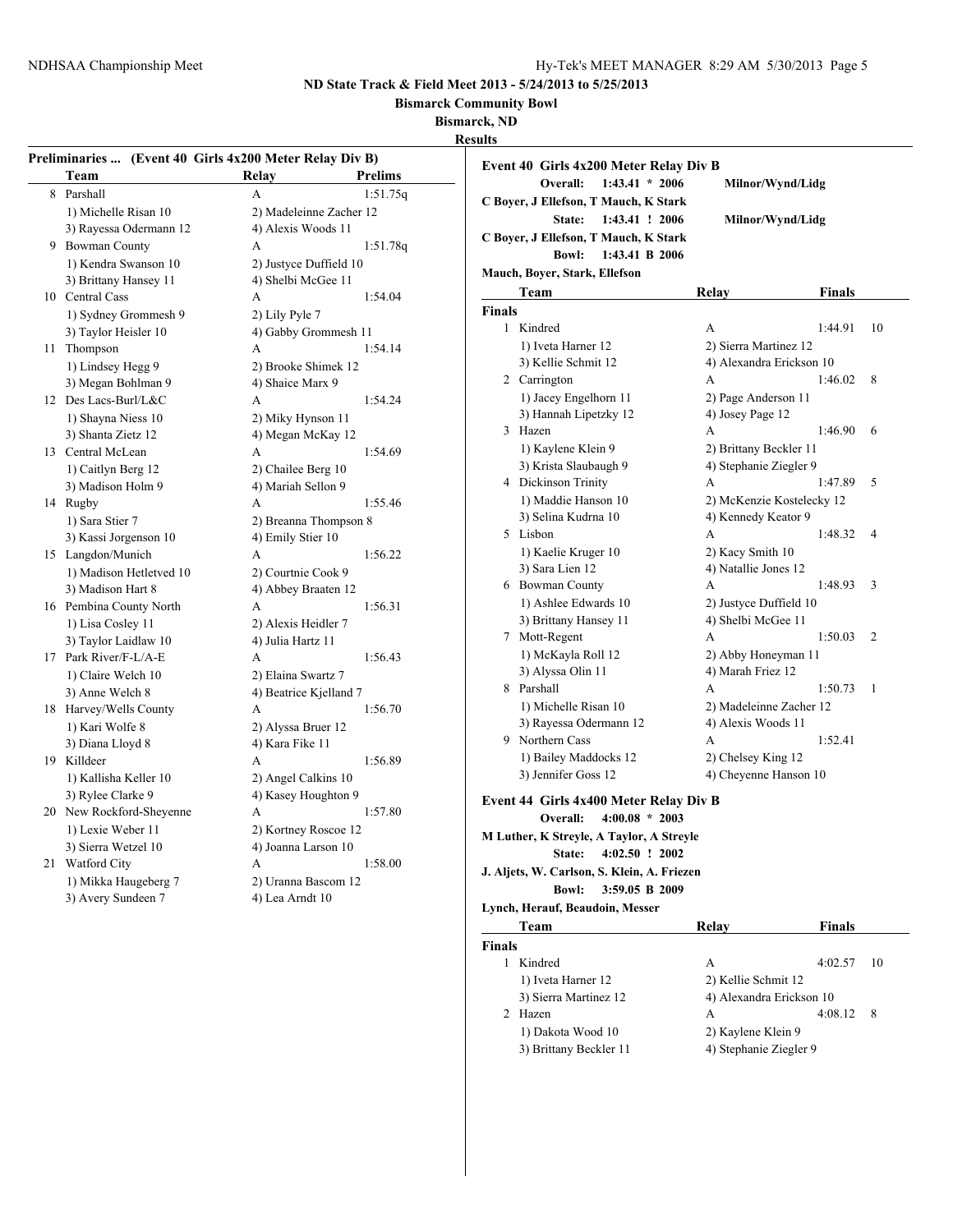**Bismarck Community Bowl**

**Bismarck, ND**

**Results**

|     | Finals  (Event 44 Girls 4x400 Meter Relay Div B) |                          |         |   |
|-----|--------------------------------------------------|--------------------------|---------|---|
|     | Team                                             | Relay                    | Finals  |   |
| 3   | Thompson                                         | A                        | 4:10.55 | 6 |
|     | 1) Shaice Marx 9                                 | 2) Lindsey Hegg 9        |         |   |
|     | 3) Megan Bohlman 9                               | 4) Brooke Shimek 12      |         |   |
|     | 4 Carrington                                     | A                        | 4:14.77 | 5 |
|     | 1) Hannah Lipetzky 12                            | 2) Jacey Engelhorn 11    |         |   |
|     | 3) Page Anderson 11                              | 4) Maartje VanBedaf 12   |         |   |
|     | 5 Rugby                                          | A                        | 4:16.05 | 4 |
|     | 1) Karin Selland 8                               | 2) Hannah Christenson 11 |         |   |
|     | 3) Kaitlyn Jones 8                               | 4) Emily Stier 10        |         |   |
|     | 6 Hillsboro/Ce                                   | А                        | 4:17.27 | 3 |
|     | 1) Kylie Pastian 10                              | 2) Payton Kritzberger 10 |         |   |
|     | 3) Gracie Wright 7                               | 4) Annika Rotvold 10     |         |   |
|     | 7 Watford City                                   | A                        | 4:17.71 | 2 |
|     | 1) Mikka Haugeberg 7                             | 2) Hayley Moe 11         |         |   |
|     | 3) Kara Langerud 10                              | 4) McKayla Haugeberg 12  |         |   |
|     | 8 Hettinger/Scranton                             | A                        | 4:18.05 | 1 |
|     | 1) Elizabeth Thompson 9                          | 2) Kaitlin Reitz 11      |         |   |
|     | 3) Taylor Hestekin 8                             | 4) Cassie Holt 11        |         |   |
|     | 9 Dickinson Trinity                              | A                        | 4:18.48 |   |
|     | 1) Katelyn Grinsteinner 11                       | 2) Maddie Hanson 10      |         |   |
|     | 3) Alanna Sickler 9                              | 4) Kennedy Keator 9      |         |   |
|     | 10 Oakes                                         | А                        | 4:19.26 |   |
|     | 1) Ashley Petersen 12                            | 2) Shelby Roney 8        |         |   |
|     | 3) Shelby Gelinske 10                            | 4) Nicole Warren 12      |         |   |
|     | 11 Richardton-Taylor                             | А                        | 4:24.59 |   |
|     | 1) Emily Tyrrell 10                              | 2) Samantha Steiner 11   |         |   |
|     | 3) Ashley Gullickson 11                          | 4) Acacia Fossom 9       |         |   |
|     | 12 Velva/Drake-Anamoose                          | A                        | 4:25.14 |   |
|     | 1) Sarah Wherley 11                              | 2) Sadie Hackman 10      |         |   |
|     | 3) Cheyenne Anderson 10                          | 4) Jonnah Lee 8          |         |   |
|     | 13 Surrey                                        | A                        | 4:26.40 |   |
|     | 1) Megan Brodehl 12                              | 2) Raquell Lemere 7      |         |   |
|     | 3) Chelsie Deibert 10                            | 4) Allison Klein 10      |         |   |
| 14  | Shiloh Christian                                 | А                        | 4:27.60 |   |
|     | 1) Kaley Finstad 8                               | 2) Krista Ulmer 9        |         |   |
|     | 3) Miriah Forness 9                              | 4) Regan Watson 10       |         |   |
|     | 15 Central McLean                                | А                        | 4:29.77 |   |
|     | 1) Emily Eichhorst 8                             | 2) Brooklynn Anderson 8  |         |   |
|     | 3) Madison Holm 9                                | 4) Mackenzie Snyder 7    |         |   |
|     | 16 Nelson County                                 | A                        | 4:31.35 |   |
|     | 1) Kaiti Amble 10                                | 2) Alyssa Turner 11      |         |   |
|     | 3) Ashley Perez 9                                | 4) Farrah Heitkamp 10    |         |   |
| 17  | Milnor/Wynd/Lidg                                 | А                        | 4:32.91 |   |
|     | 1) Rachel Sakry 12                               | 2) Monica Puetz 9        |         |   |
|     | 3) Hannah Anderson 8                             | 4) Mikayla Mellem        |         |   |
| --- | Bottineau                                        | A                        | DQ      |   |
|     | 1) Maria Diepolder 10                            | 2) Courtney Gallagher 11 |         |   |
|     | 3) Sydnie Nelson 7                               | 4) Stephanie Brenden 10  |         |   |
|     |                                                  |                          |         |   |

|        | Event 48 Girls 4x800 Meter Relay Div B<br>$9:29.79 * 1999$<br>Overall: |                          |          |                |
|--------|------------------------------------------------------------------------|--------------------------|----------|----------------|
|        | J. Kindschi, M. Jacobson, Katie Reim, Beth Hoge                        |                          |          |                |
|        | 9:37.41 ! 2003<br>State:                                               | <b>New Town</b>          |          |                |
|        | A Brady, N Wells, N Baker, P Garcia                                    |                          |          |                |
|        | <b>Bowl:</b><br>9:34.69 B 2009                                         |                          |          |                |
|        | Hermanson, Grooters, Balterzore, Mears                                 |                          |          |                |
|        | Team                                                                   | Relay                    | Finals   |                |
| Finals |                                                                        |                          |          |                |
| 1      | Thompson                                                               | А                        | 10:05.84 | 10             |
|        | 1) Brooke Shimek 12                                                    | 2) Averi Olson 11        |          |                |
|        | 3) Megan Bohlman 9                                                     | 4) Shaice Marx 9         |          |                |
|        | 2 Carrington                                                           | A                        | 10:09.53 | 8              |
|        | 1) Maartje VanBedaf 12                                                 | 2) Ann Endres 9          |          |                |
|        | 3) Page Anderson 11                                                    | 4) Ashley Neumiller 8    |          |                |
|        | 3 Oakes                                                                | А                        | 10:11.81 | 6              |
|        | 1) Ashley Petersen 12                                                  | 2) Shelby Roney 8        |          |                |
|        | 3) Shelby Gelinske 10                                                  | 4) Nicole Warren 12      |          |                |
|        | 4 Dickinson Trinity                                                    | A                        | 10:15.01 | 5              |
|        | 1) Katelyn Grinsteinner 11                                             | 2) Morgan Kuntz 11       |          |                |
|        | 3) Katie Pavlicek 11                                                   | 4) Kelli Pavlicek 11     |          |                |
|        | 5 Hillsboro/Ce                                                         | А                        | 10:17.65 | 4              |
|        | 1) Tatiana Berge 11                                                    | 2) Gracie Wright 7       |          |                |
|        | 3) Brooklyn Zink 10                                                    | 4) Annika Rotvold 10     |          |                |
|        | 6 Rugby                                                                | A                        | 10:20.92 | 3              |
|        | 1) Karin Selland 8                                                     | 2) Lauren Christenson 9  |          |                |
|        | 3) Hannah Christenson 11                                               | 4) Tristin Lunde 7       |          |                |
| 7      | Shiloh Christian                                                       | A                        | 10:26.03 | $\overline{c}$ |
|        | 1) Regan Watson 10                                                     | 2) Amber Stevahn 7       |          |                |
|        | 3) Mikayla Forness 12                                                  | 4) Miriah Forness 9      |          |                |
|        | 8 Southern McLean                                                      | A                        | 10:27.85 | 1              |
|        | 1) Haley Filipek 8                                                     | 2) Alyssa Kadrmas 12     |          |                |
|        | 3) Kate Fox 9                                                          | 4) Abigail Waloch 9      |          |                |
|        | 9 Sargent County                                                       | А                        | 10:28.72 |                |
|        | 1) Megan Roth 9                                                        | 2) Sasha Hovind 12       |          |                |
|        | 3) Hannah Schlecht 10                                                  | 4) Karissa Kempel 11     |          |                |
|        | 10 Benson County                                                       | A                        | 10:30.99 |                |
|        | 1) Katelynn Engh 12                                                    | 2) Dani Schwanke 7       |          |                |
|        | 3) Katie Rice 12                                                       | 4) Sara Schwanke 12      |          |                |
| 11     | <b>Watford City</b>                                                    | A                        | 10:37.25 |                |
|        | 1) Lea Arndt 10                                                        | 2) Morgan Rolfsrud 7     |          |                |
|        | 3) Kara Langerud 10                                                    | 4) Asha Smith 9          |          |                |
|        | 12 Kindred                                                             | А                        | 10:38.01 |                |
|        | 1) Mikayla Reinke 8                                                    | 2) Kellie Schmit 12      |          |                |
|        | 3) Brooke Hiatt 8                                                      | 4) Sierra Martinez 12    |          |                |
|        | 13 Langdon/Munich                                                      | A                        | 10:43.17 |                |
|        | 1) Brittany Fetsch 11                                                  | 2) Kendall Myers 12      |          |                |
|        | 3) Katelyn Fetsch 9                                                    | 4) Madison Gapp 8        |          |                |
|        | 14 Central McLean                                                      | A                        | 10:47.45 |                |
|        | 1) Emily Eichhorst 8                                                   | 2) McKenna Wilson 7      |          |                |
|        | 3) Mackenzie Snyder 7                                                  | 4) Caitlyn Berg 12       |          |                |
| 15     | Surrey                                                                 | А                        | 10:49.68 |                |
|        | 1) Allison Klein 10                                                    | 2) Raquell Lemere 7      |          |                |
|        | 3) Chelsie Deibert 10                                                  | 4) Patience Albertson 12 |          |                |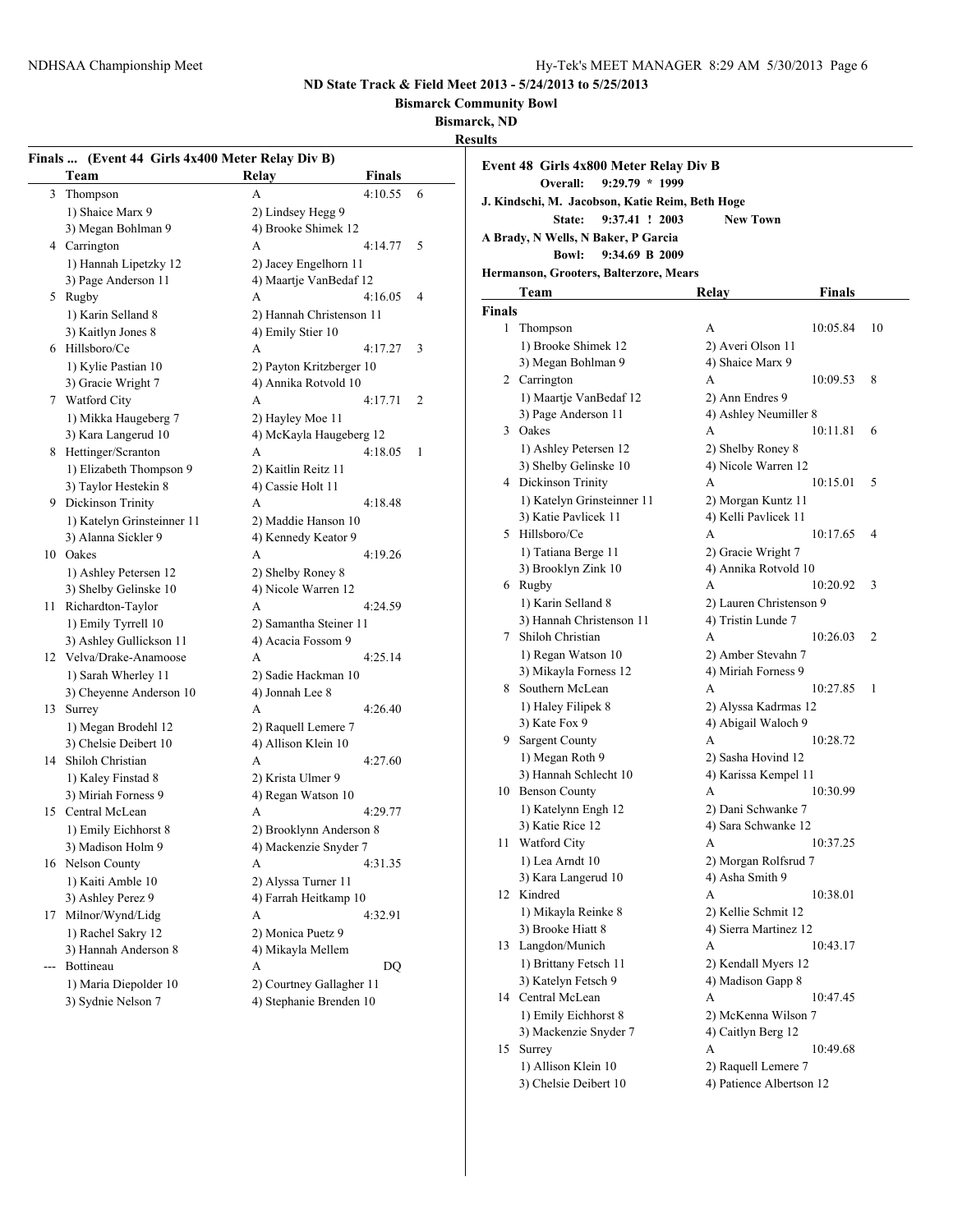**Bismarck Community Bowl**

**Bismarck, ND**

**Results**

|               |                                            |                   |    | (Event 48 Girls 4x800 Meter Relay Div B) |               |                |
|---------------|--------------------------------------------|-------------------|----|------------------------------------------|---------------|----------------|
| Finals        | Team                                       |                   |    | <b>Relay</b>                             | <b>Finals</b> |                |
| 16            | Velva/Drake-Anamoose                       |                   |    | A                                        | 10:50.16      |                |
|               | 1) Sarah Wherley 11                        |                   |    | 2) Sadie Hackman 10                      |               |                |
|               | 3) Madison Letvin 11                       |                   |    | 4) Rachelle Bail 10                      |               |                |
| 17            | Hettinger/Scranton                         |                   |    | A                                        | 10:51.17      |                |
|               | 1) Kaylee Pierce 10                        |                   |    | 2) Taylor Hestekin 8                     |               |                |
|               | 3) Kinsey Jahner 10                        |                   |    | 4) Cassie Holt 11                        |               |                |
| 18            | Killdeer                                   |                   |    | A                                        | 10:53.61      |                |
|               | 1) Lexi Clarke 12                          |                   |    | 2) Morgan LeMieux 11                     |               |                |
|               | 3) Brooke Fettig 12                        |                   |    | 4) Amber Kukla 9                         |               |                |
|               | 19 Central Cass                            |                   |    | A                                        | 11:00.46      |                |
|               | 1) Lily Pyle 7                             |                   |    | 2) Taylor Heisler 10                     |               |                |
|               | 3) Abby Cramer 11                          |                   |    | 4) Reilee Ruliffson 12                   |               |                |
| 20            | Stanley/Powers Lake                        |                   |    | А                                        | 11:05.79      |                |
|               | 1) Lacey Meiers 9                          |                   |    | 2) Madeline Meiers 9                     |               |                |
|               | 3) Bayley Rolfe 8                          |                   |    | 4) Tess Hoherz 10                        |               |                |
|               |                                            |                   |    |                                          |               |                |
|               | Event 52 Girls High Jump Div B<br>Overall: | $5-09.25 * 2003$  |    | <b>Halley Odegaard</b>                   |               |                |
|               | State:                                     | $5-09.25$ ! 2003  |    | <b>Halley Odegaard</b>                   |               |                |
|               | <b>Bowl:</b>                               | 5-09.25 B 2003    |    | <b>Haley Odegaard</b>                    |               |                |
|               | Name                                       |                   | Yr | School                                   | <b>Finals</b> |                |
| <b>Finals</b> |                                            |                   |    |                                          |               |                |
| 1             | Aubrey Hovland                             |                   | 12 | Rugby                                    | 5-05.00       | 10             |
| 2             | Vanessa Johnson                            |                   | 11 | Northern Cass                            | 5-04.00       | 8              |
| 3             | Lexy Wittmayer                             |                   | 9  | Rolette/Wolf                             | 5-03.00       | 6              |
|               | 4 Faith Dooley                             |                   |    | 11 Central Cass                          |               | 5              |
|               | Sarah Quenette                             |                   |    | 10 Hazen                                 | J5-03.00      | 4              |
| 5             |                                            |                   |    |                                          | 5-02.00       | 3              |
|               | 6 Megan Johnson<br>Isabel Wedell           |                   | 11 | Maple Val/End<br>Ellendale               | 5-01.00       |                |
| 7             |                                            |                   | 9  |                                          | J5-01.00      | $\overline{c}$ |
| 8             | Mary Haman                                 |                   |    | 11 Nelson Count                          | J5-01.00      | 1              |
| 9             | Hayley Moe                                 |                   |    | 11 Watford City                          | 4-11.00       |                |
| 9             | Alycia McGlothlin                          |                   |    | 10 Trenton/Trin                          | 4-11.00       |                |
| 9.            | McKenzie Thorson                           |                   | 9. | Southern McLean                          | 4-11.00       |                |
|               | 9 Lisa Cosley                              |                   |    | 11 Pembina Co North                      | 4-11.00       |                |
| 9             | Morgan LeMieux                             |                   | 11 | Killdeer                                 | 4-11.00       |                |
| 9             | Darian Hedland                             |                   |    | 12 Hat/Nor                               | 4-11.00       |                |
| 9             | Rachel Sakry                               |                   |    | 12 Milnor/Wyn/Lid                        | 4-11.00       |                |
| 9             | Payton Ercink                              |                   |    | 9 Lisbon                                 | $4 - 11.00$   |                |
| 17            | Jessica Brown                              |                   |    | 12 Watford City                          | 4-09.00       |                |
| 17            | Macy Smyle                                 |                   | 11 | <b>Bowman County</b>                     | 4-09.00       |                |
| 17            | Madison Wendel                             |                   | 11 | Carrington                               | 4-09.00       |                |
| 17            | Meghan Jorgenson                           |                   | 12 | <b>Benson County</b>                     | 4-09.00       |                |
| 21            | Kaitlin Reitz                              |                   | 11 | Hett/Scrant                              | 4-07.00       |                |
|               | <b>Event 56 Girls Long Jump Div B</b>      |                   |    |                                          |               |                |
|               | Overall:                                   | $19-05.50 * 2006$ |    | <b>Whitney Carlson</b>                   |               |                |
|               | State:                                     | 19-05.50 ! 2006   |    | <b>Whitney Carlson</b>                   |               |                |
|               | Bowl:                                      | 19-05.50 B 2006   |    | <b>Whitney Carlson</b>                   |               |                |
|               | Name                                       |                   | Yr | School                                   | Finals        |                |
| <b>Finals</b> |                                            |                   |    |                                          |               |                |
| 1             | Megan Johnson                              |                   | 11 | Maple Val/End                            | 17-08.50      | 10             |
| 2             | Kellie Schmit                              |                   | 12 | Kindred                                  | 17-04.50      | 8              |
| 3             | Kylie Pastian                              |                   | 10 | Hillsboro/Ce                             | 17-02.50      | 6              |
|               |                                            |                   |    |                                          |               |                |

| 4             | Aubrey Hovland                          | 12 | Rugby                   | 17-00.75      | 5              |
|---------------|-----------------------------------------|----|-------------------------|---------------|----------------|
| 5             | McKayla Haugeberg                       | 12 | Watford City            | 16-11.50      | 4              |
| 6             | Micaela Meyer                           | 12 | Grant Co/Flasher        | 16-08.00      | 3              |
| 7             | Krista Slaubaugh                        | 9  | Hazen                   | 16-06.50      | $\overline{2}$ |
| 8             | Kara Langerud                           | 10 | Watford City            | J16-06.50     | 1              |
| 9             | Mariah Sellon                           | 9. | Central McLe            | 16-03.50      | 0.8            |
| 10            | Rikka Bergstrom                         | 9  | Oak Grove               | 16-00.75      | $+0.0$         |
| 11            | Hailee Depute                           | 10 | Mls-Mohall              | 15-09.25      | 3.2            |
| 12            | Courtney Gallagher                      | 11 | Bottineau               | 15-07.50      | 1.7            |
| 13            | Kaitlyn Binstock                        | 9  | Southern McLean         | 15-07.00      | 1.2            |
| 13            | Courtney Bubach                         | 10 | Strasburg               | 15-07.00      | 0.2            |
| 15            | Kaitlyn Jones                           | 8  | Rugby                   | 15-02.50      | 2.3            |
| 15            | Sydney Ellingson                        | 8  | Langdon/Munich          | 15-02.50      | 0.8            |
| 17            | Julia Hartz                             | 11 | Pembina Co North        | $15-02.00$    | $+0.0$         |
| 17            | Alexa Henke                             | 11 | New Salem               | 15-02.00      | 0.8            |
|               | 19 Stephanie Brenden                    | 10 | Bottineau               | 15-01.50      | $+0.0$         |
|               | 20 Cassie Holt                          | 11 | Hett/Scrant             | 14-09.25      | 0.2            |
| 20            | Alyssa Olin                             | 11 | Mott-Regent             | 14-09.25      | 4.0            |
| 22            | Kali Weinmann                           | 11 | Harvey/Wells Cou        | 14-09.00      | 2.3            |
| 23            | Emma Keller                             | 12 | Velva/D-A               | 14-08.00      | 1.4            |
| 24            | <b>Brittany Hansey</b>                  | 11 | <b>Bowman County</b>    | 13-10.50      | 0.7            |
| ---           | Ricki Lindley                           | 9  | Watford City            | ND            | <b>NWI</b>     |
|               | <b>Event 60 Girls Triple Jump Div B</b> |    |                         |               |                |
|               | 39-04.25 * 1998<br>Overall:             |    | <b>Crystal Cummins</b>  |               |                |
|               | 38-09.75 ! 2007<br>State:               |    | <b>Sarah Fegley</b>     |               |                |
|               | <b>Bowl:</b><br>39-08.25 B 2008         |    | <b>Kristen Killoran</b> |               |                |
|               | Name                                    | Yr | <b>School</b>           | <b>Finals</b> |                |
| <b>Finals</b> |                                         |    |                         |               |                |
| 1             | Megan Johnson                           | 11 | Maple Val/End           | 35-10.50      | 10             |
| 2             | Ricki Lindley                           | 9  | Watford City            | 35-10.00      | 8              |
| 3             | Cassie Holt                             | 11 | Hett/Scrant             | 35-02.50      | 6              |
| 4             | MacKenzie Einarson                      |    | 12 Grafton              | 34-07.25      | 5              |
| 5             | Courtney Bubach                         | 10 | Strasburg               | 34-07.00      | 4              |
| 6             | Tessa Heitkamp                          | 11 | Kindred                 | 34-02.00      | 3              |
| 7             | Kara Weigel                             | 10 | Zeeland                 | 33-04.50      | $\overline{2}$ |
| 8             | Allison Gion                            | 10 | Mott-Regent             | 33-01.75      | $\mathbf{1}$   |

 Jaylyn Larson 9 Drayton/V-E 33-00.50 +0.0 Abby Honeyman 11 Mott-Regent 33-00.00 +0.0 Vanessa Johnson 11 Northern Cass 32-10.75 0.3 Aubrey Hovland 12 Rugby 32-08.00 1.5 Alycia McGlothlin 10 Trenton/Trin 32-05.00 0.3 Claire Endres 10 Carrington 32-04.50 +0.0 Kali Weinmann 11 Harvey/Wells Cou 32-01.50 1.1 Paige Dolan 11 Williams County 32-01.00 +0.0

| 17 Andrea Jorgenson | 10 Benson County    | $31-10.00 + 0.0$ |  |
|---------------------|---------------------|------------------|--|
| 18 Jade Nelson      | 12 Grafton          | $31-00.50$ 0.3   |  |
| 19 Micaela Meyer    | 12 Grant Co/Flasher | $31-00.00 + 0.0$ |  |
| 20 Michelle Risan   | 10 Parshall         | $30-05.00$ 0.2   |  |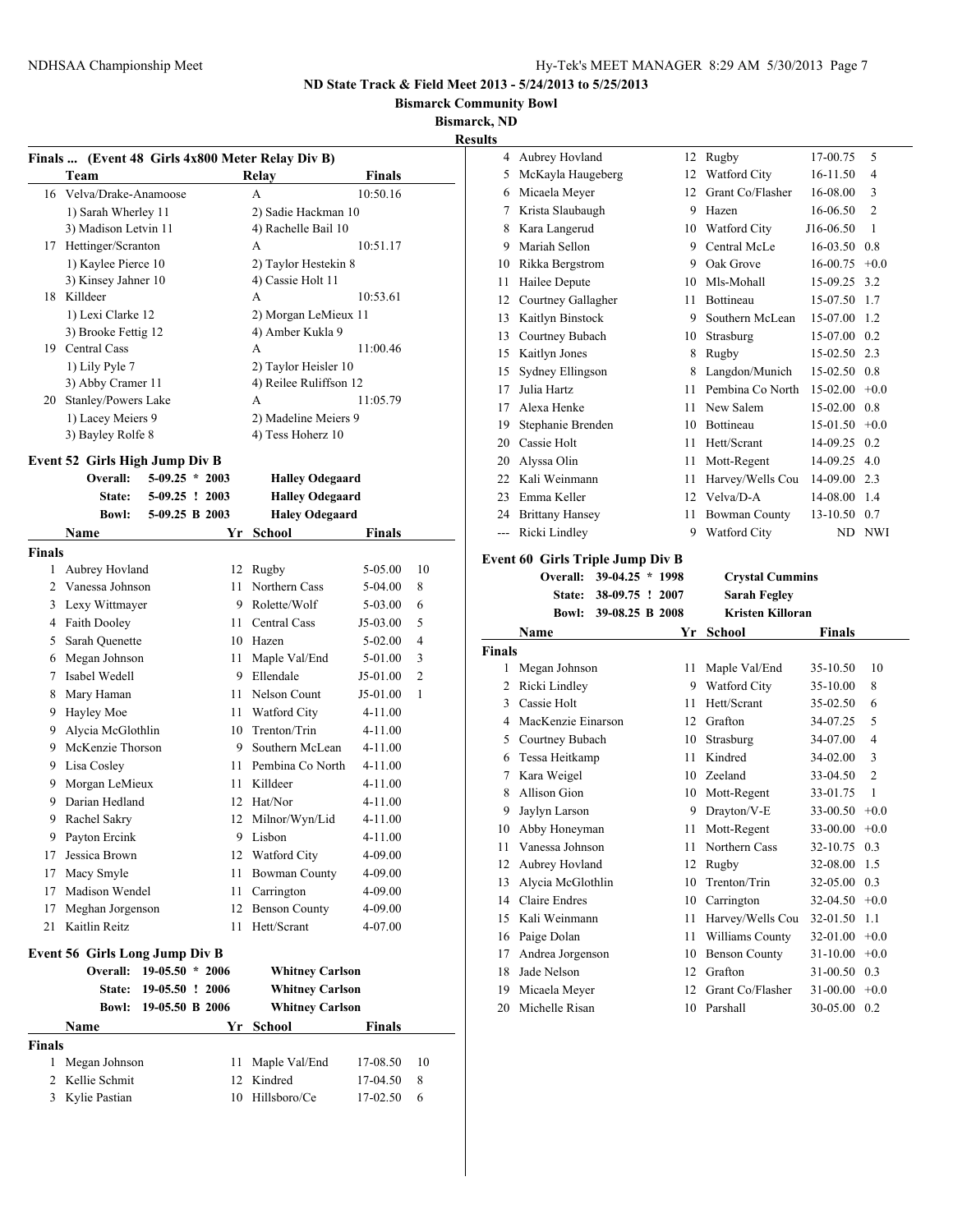**Bismarck Community Bowl**

**Bismarck, ND**

**Results**

|               | <b>Event 64 Girls Shot Put Div B</b>     |                   |    |                           |           |                |
|---------------|------------------------------------------|-------------------|----|---------------------------|-----------|----------------|
|               | <b>Overall:</b>                          | $48-02.75 * 2001$ |    | <b>Briona Reynolds</b>    |           |                |
|               | <b>State:</b>                            | 48-02.50 ! 1997   |    | <b>Jessica Sommerfeld</b> |           |                |
|               | Bowl:                                    | 48-02.75 B 2001   |    | <b>Brionna Reynolds</b>   |           |                |
|               | Name                                     |                   | Yr | School                    | Finals    |                |
| <b>Finals</b> |                                          |                   |    |                           |           |                |
| 1             | Kelsey Laufenberg                        |                   | 11 | Maple Val/End             | 42-11.00  | 10             |
| 2             | Kayla Hochhalter                         |                   | 11 | Carrington                | 41-02.50  | 8              |
| 3             | Jaylen Newman                            |                   | 12 | Velva/D-A                 | 38-04.50  | 6              |
|               | 4 Ebony Berube                           |                   | 11 | Lisbon                    | 35-09.50  | 5              |
| 5             | Natalie Stivers                          |                   |    | 12 Glenburn/Wes           | 35-09.00  | 4              |
|               | 6 Carly Copenhaver                       |                   |    | 12 Carrington             | J35-09.00 | 3              |
|               | 7 Quinn Harmon                           |                   |    | 12 Bishop Ryan            | 35-01.00  | $\overline{c}$ |
| 8             | Rane Nelson                              |                   |    | 10 Sargent County         | 34-09.50  | 1              |
|               | 9 Kaylyn Frison                          |                   |    | 9 Harvey/Wells Cou        | 34-05.50  |                |
| 10            | Randi Long                               |                   |    | 8 Glenburn/Wes            | 34-04.50  |                |
| 11            | Ruby White                               |                   |    | 12 Garrison/Max           | 34-04.00  |                |
|               | 12 Caitlin Gunderson                     |                   | 12 | Stanley/PL                | 34-03.00  |                |
| 13            | <b>Bailey Retzlaff</b>                   |                   |    | 10 Carrington             | 34-01.50  |                |
|               | 14 Cid Stedman                           |                   |    | 11 Beach                  | 33-02.25  |                |
| 15            | <b>Haley Sabe</b>                        |                   |    | 12 Bowman County          | 32-09.00  |                |
|               | 16 Chantel Fulton                        |                   | 11 | Beach                     | 32-04.50  |                |
| 17            | Amber Hunsaker                           |                   |    | 10 Thompson               | 31-11.00  |                |
| 18            | Casee Benoit                             |                   | 11 | Pembina Co North          | 30-11.00  |                |
| 19            | Devon Urness                             |                   | 11 | Griggs Co Cent            | 29-08.00  |                |
|               |                                          |                   |    |                           |           |                |
|               |                                          |                   |    |                           |           |                |
|               | <b>Event 68 Girls Discus Throw Div B</b> |                   |    |                           |           |                |
|               | Overall:                                 | 172-00 * 1999     |    | <b>Briona Reynolds</b>    |           |                |
|               | State:                                   | 148-08 ! 2006     |    | <b>Sara Neubauer</b>      |           |                |
|               | <b>Bowl:</b>                             | 173-10 B 1999     |    | <b>Brionna Reynolds</b>   |           |                |
|               | Name                                     |                   | Yr | <b>School</b>             | Finals    |                |
| <b>Finals</b> |                                          |                   |    |                           |           |                |
| 1             | Kayla Hochhalter                         |                   | 11 | Carrington                | 135-05    | 10             |
|               | 2 Sierra Ourada                          |                   | 11 | Williams County           | 125-05    | 8              |
| 3             | Jaylen Newman                            |                   |    | 12 Velva/D-A              | 119-08    | 6              |
|               | 4 Bailey Retzlaff                        |                   |    | 10 Carrington             | 119-02    | 5              |
| 5             | Kelsey Laufenberg                        |                   | 11 | Maple Val/End             | 118-10    | 4              |
| 6             | Katelyn Sandy                            |                   |    | 12 Velva/D-A              | 117-10    | 3              |
| 7             | Halle Olson                              |                   | 12 | Richardton-Tay            | 116-02    | $\overline{2}$ |
| 8             | Natalie Stivers                          |                   |    | 12 Glenburn/Wes           | 114-10    | $\mathbf{1}$   |
| 9             | Abby Brown                               |                   | 11 | Watford City              | 107-09    |                |
| 10            | Ebony Berube                             |                   | 11 | Lisbon                    | 103-06    |                |
| 11            | Paulina Haak                             |                   | 12 | Linton/HMB                | 101-01    |                |
| 12            | Nicole Willprecht                        |                   | 12 | Milnor/Wyn/Lid            | 100-06    |                |
| 13            | Alison Scheetz                           |                   | 10 | Killdeer                  | 96-04     |                |
| 14            | Amber Hunsaker                           |                   | 10 | Thompson                  | 89-05     |                |
| 15            | Cid Stedman                              |                   | 11 | Beach                     | 88-02     |                |
| 16            | Kassi Knutson                            |                   | 12 | Garrison/Max              | 87-02     |                |
| 17            | Devon Urness                             |                   | 11 | Griggs Co Cent            | 86-01     |                |

|                    | <b>Event 72 Girls Javelin Throw Div B</b><br>Overall: | $148-03 * 2002$ |    |                     |                     |                |
|--------------------|-------------------------------------------------------|-----------------|----|---------------------|---------------------|----------------|
|                    |                                                       |                 |    | <b>Katie Wilson</b> |                     |                |
|                    | State:                                                | 143-02 ! 2006   |    | Sara Neubauer       |                     |                |
|                    | <b>Bowl:</b>                                          | 145-10 B 2001   |    | Dana Olimb          |                     |                |
|                    | Name                                                  |                 | Yr | School              | Finals              |                |
| Finals             |                                                       |                 |    |                     |                     |                |
| 1                  | McKayla Haugeberg                                     |                 |    | 12 Watford City     | 139-08              | 10             |
| 2                  | Alyssa Olin                                           |                 | 11 | Mott-Regent         | 139-06              | 8              |
|                    | 3 Kayla Hochhalter                                    |                 | 11 | Carrington          | 135-01              | 6              |
|                    | 4 Becca Erickson                                      |                 | 12 | $F-S/H-P$           | 130-08              | 5              |
| 5                  | Darian Hedland                                        |                 | 12 | Hat/Nor             | 124-00              | 4              |
| 6                  | Nicole Warren                                         |                 | 12 | Oakes               | $123 - 10$          | 3              |
| 7                  | Sam Reinke                                            |                 |    | 12 Lisbon           | 123-02              | $\overline{2}$ |
| 8                  | Mattie Schmitt                                        |                 | 11 | Rugby               | 122-08              | 1              |
|                    | 9 Mikayla Forness                                     |                 | 12 | Shiloh Christian    | 118-09              |                |
|                    | 10 Jamie Murschel                                     |                 |    | 10 Beulah           | 116-07              |                |
| 11                 | Halle Olson                                           |                 |    | 12 Richardton-Tay   | 114-03              |                |
| 12                 | Karlie Schroeder                                      |                 |    | 11 New Salem        | 113-00              |                |
| 13                 | Amber Hunsaker                                        |                 |    | 10 Thompson         | 110-07              |                |
|                    | 14 Leslie Pederson                                    |                 |    | 12 Northern Lights  | 108-11              |                |
| 15                 | Rae Beaver                                            |                 |    | 11 Rolette/Wolf     | 108-09              |                |
|                    | 16 Nikki Braaten                                      |                 |    | 12 Carrington       | 107-02              |                |
|                    | 17 Rayessa Odermann                                   |                 |    | 12 Parshall         | 106-11              |                |
|                    | 18 Paige Verwest                                      |                 | 11 | Northern Cass       | 101-05              |                |
| 19                 | <b>Ashley Fontaine</b>                                |                 | 11 | Park R/F-L/A-E      | 100-03              |                |
| 20                 | Hailee Depute                                         |                 | 10 | Mls-Mohall          | 88-09               |                |
|                    |                                                       |                 |    |                     |                     |                |
|                    | <b>Event 76 Girls Pole Vault Div B</b><br>Overall:    | $12-04 * 2006$  |    | <b>Kelsey Aide</b>  |                     |                |
|                    | State:                                                | $12-04$ ! 2006  |    | <b>Kelsey Aide</b>  |                     |                |
|                    | <b>Bowl:</b>                                          | 12-04 B 2006    |    | <b>Kelsey Aide</b>  |                     |                |
|                    | Name                                                  |                 | Yr | <b>School</b>       | Finals              |                |
|                    |                                                       |                 |    |                     |                     |                |
| <b>Finals</b><br>1 | McKayla Haugeberg                                     |                 | 12 | Watford City        | 11-03.00            | 10             |
|                    |                                                       |                 |    | 9 Oak Grove         |                     |                |
|                    | 2 Brittany Dixon                                      |                 |    |                     | 10-06.00            | 8              |
| 3<br>4             | McKenzie Kostelecky                                   |                 |    | 12 Dickinson Tr     | 10-00.00            | 6<br>5         |
|                    | Nicole Schramm                                        |                 |    | 10 Beulah           | 9-06.00<br>J9-06.00 | 4              |
| 5                  | Jocelyn Dinius                                        |                 | 9  | Langdon/Munich      |                     |                |
| 6                  | MacKenzie Einarson                                    |                 | 12 | Grafton             | 9-03.00             | 3              |
| 7                  | Maria Diepolder                                       |                 | 10 | Bottineau           | 8-06.00             | 2              |
| 8                  | Haley Wolfe                                           |                 | 9  | Carrington          | J8-06.00            | 1              |
| 9                  | Abbey Braaten                                         |                 | 12 | Langdon/Munich      | J8-06.00            |                |
| 9                  | Payton Ercink                                         |                 | 9  | Lisbon              | J8-06.00            |                |
| 9                  | Kallisha Keller                                       |                 | 10 | Killdeer            | J8-06.00            |                |
| 12                 | Jessica Blessum                                       |                 | 10 | Rugby               | 8-00.00             |                |
| 12                 | Ally Berger                                           |                 | 9  | Hazen               | 8-00.00             |                |
| 12                 | Sara Lien                                             |                 | 12 | Lisbon              | 8-00.00             |                |
| 12                 | Monica Puetz                                          |                 | 9  | Milnor/Wyn/Lid      | 8-00.00             |                |
| $\overline{a}$     | Mikka Haugeberg                                       |                 | 7  | Watford City        | NΗ                  |                |
| ---                | Kayla Voeller                                         |                 | 11 | Rugby               | NH                  |                |